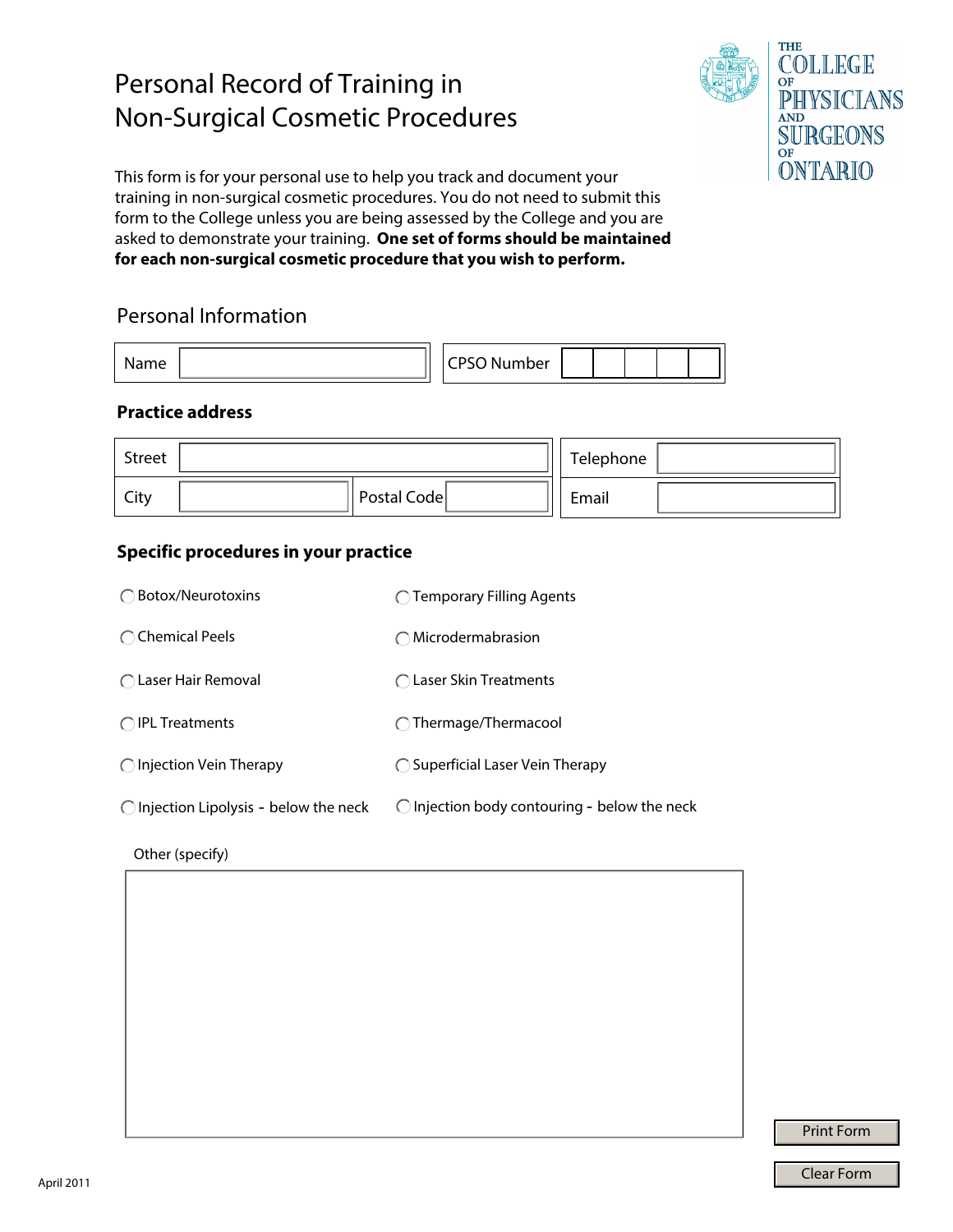## Pre-Patient Training

Previous relevant clinical training

#### Literature articles or textbooks reviewed (please list)

Website references (please list)

For this procedure, check the items in the following list that you have reviewed.

○Basic science

Anatomy

 $\bigcap$  Indications

**C** Contraindications

Potential Complications

Management of complications

Page 2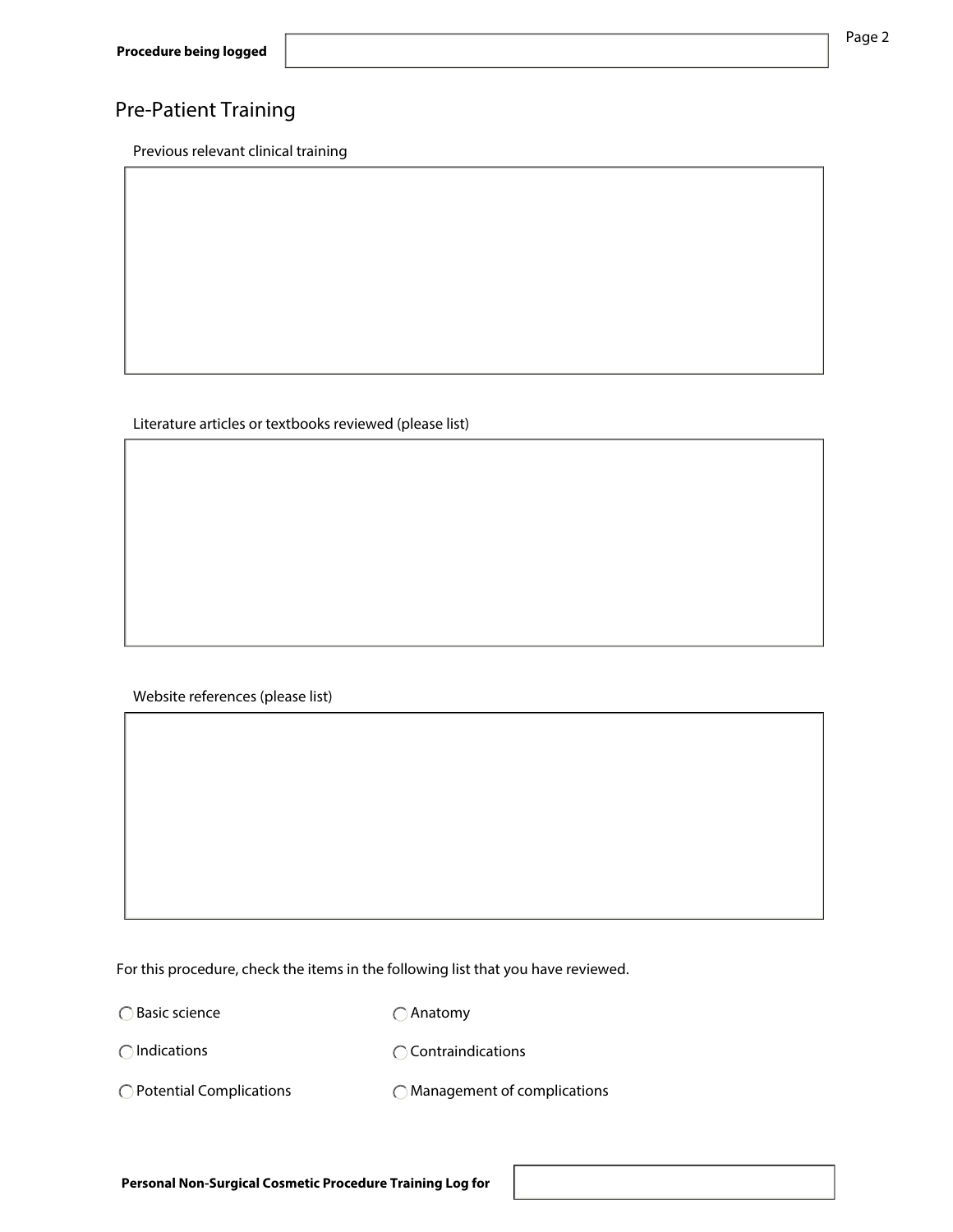## Instructional Courses Attended

Please complete for **each** course attended **for this specific procedure**.

| Date(s) of course |                           |  |             |  |  |  |  |  |
|-------------------|---------------------------|--|-------------|--|--|--|--|--|
|                   | Sponsoring agency/company |  |             |  |  |  |  |  |
| Instructor        |                           |  | Designation |  |  |  |  |  |
|                   | Course description        |  |             |  |  |  |  |  |
|                   |                           |  |             |  |  |  |  |  |
|                   |                           |  |             |  |  |  |  |  |
|                   |                           |  |             |  |  |  |  |  |
|                   |                           |  |             |  |  |  |  |  |
|                   |                           |  |             |  |  |  |  |  |
|                   |                           |  |             |  |  |  |  |  |
|                   |                           |  |             |  |  |  |  |  |

CME credit hours RCPSC/CFPC/ACCME certified course  $\bigcap$  Yes  $\bigcap$  No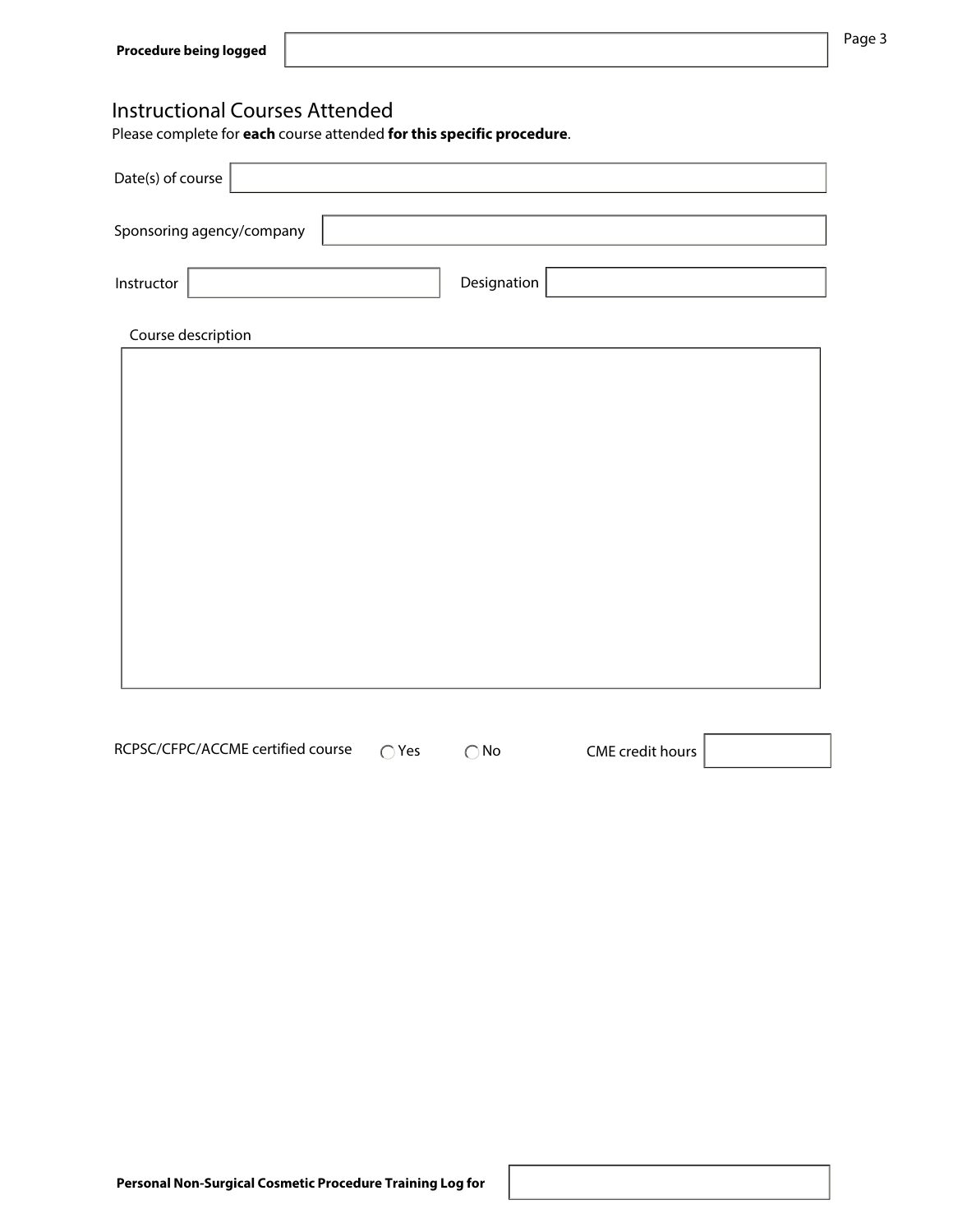# Simulation Training Experiences

Describe any observation or performance of simulations of procedure in a non-clinical setting e.g., simulators, cadaveric or animal models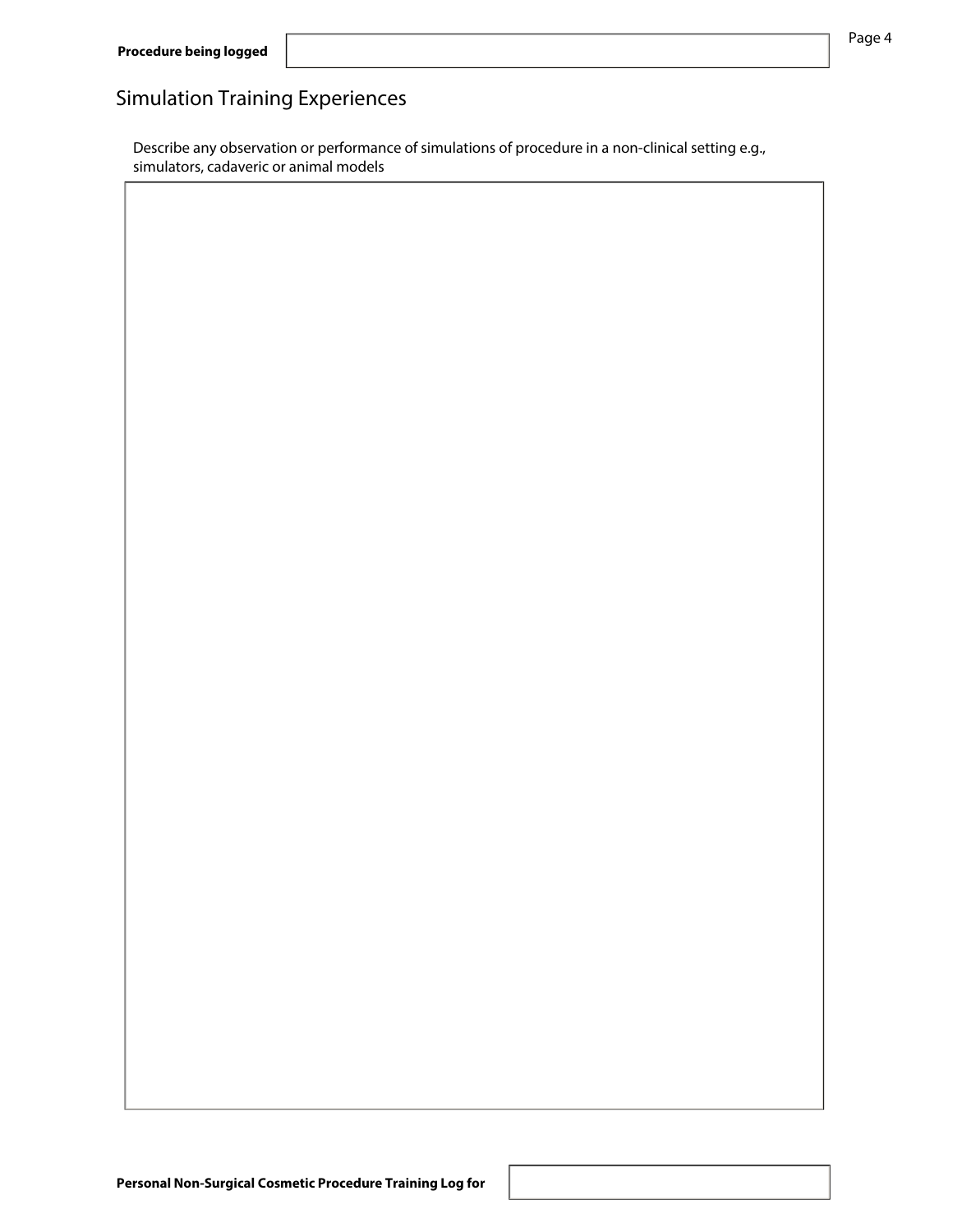# Training in the Clinical Setting

#### **Live Patient Demonstrations**

|           | Initials | Areas Treated | Date |
|-----------|----------|---------------|------|
| Patient 1 |          |               |      |
| Patient 2 |          |               |      |
| Patient 3 |          |               |      |
| Patient 4 |          |               |      |

| Comments or observations |  |  |  |  |  |  |  |  |
|--------------------------|--|--|--|--|--|--|--|--|
|                          |  |  |  |  |  |  |  |  |
|                          |  |  |  |  |  |  |  |  |
|                          |  |  |  |  |  |  |  |  |
|                          |  |  |  |  |  |  |  |  |
|                          |  |  |  |  |  |  |  |  |
|                          |  |  |  |  |  |  |  |  |
|                          |  |  |  |  |  |  |  |  |
|                          |  |  |  |  |  |  |  |  |
|                          |  |  |  |  |  |  |  |  |
|                          |  |  |  |  |  |  |  |  |
|                          |  |  |  |  |  |  |  |  |
|                          |  |  |  |  |  |  |  |  |
|                          |  |  |  |  |  |  |  |  |
|                          |  |  |  |  |  |  |  |  |
|                          |  |  |  |  |  |  |  |  |
|                          |  |  |  |  |  |  |  |  |
|                          |  |  |  |  |  |  |  |  |
|                          |  |  |  |  |  |  |  |  |
|                          |  |  |  |  |  |  |  |  |
|                          |  |  |  |  |  |  |  |  |
|                          |  |  |  |  |  |  |  |  |
|                          |  |  |  |  |  |  |  |  |
|                          |  |  |  |  |  |  |  |  |